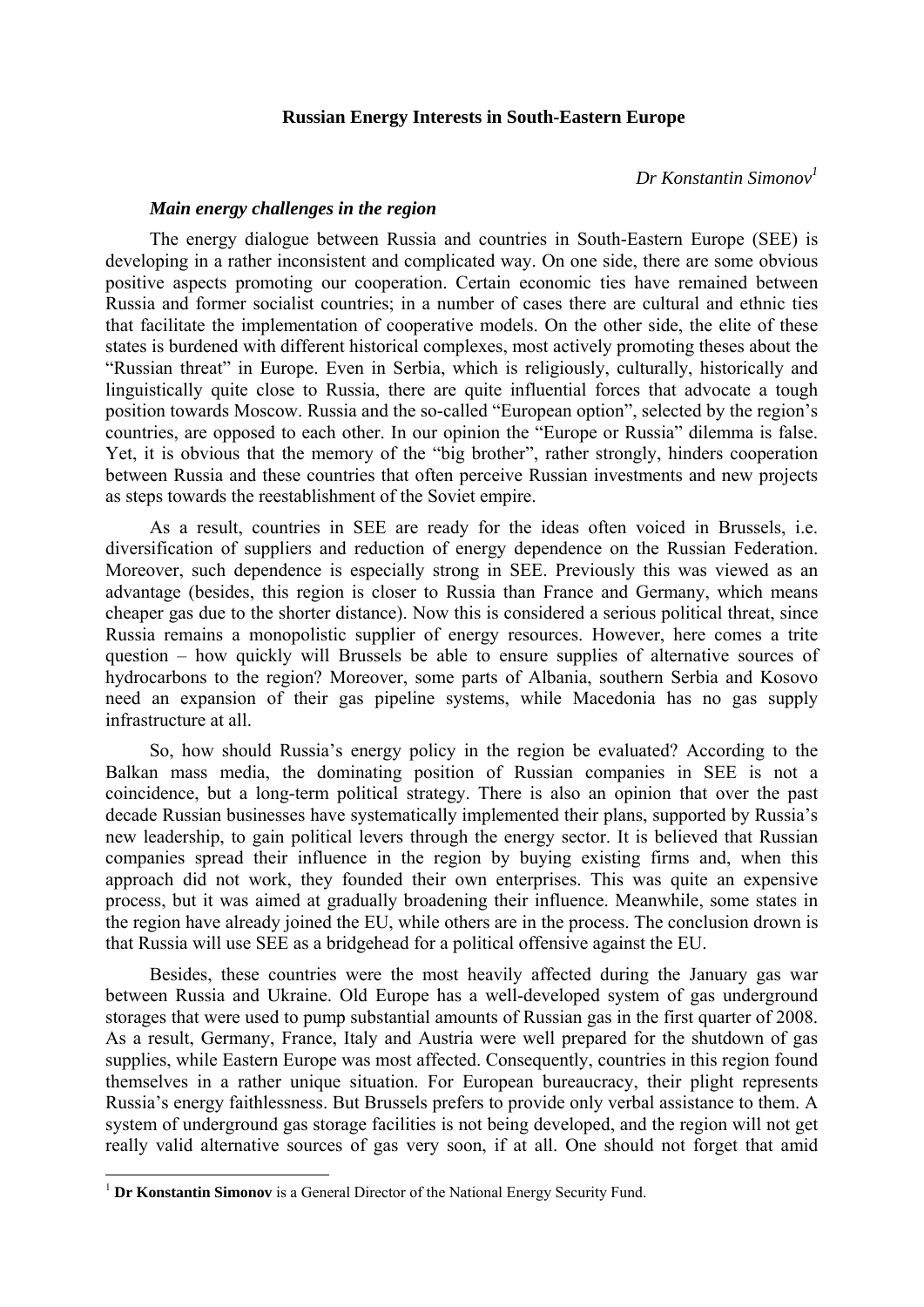declining gas production in Europe the share of imported gas will be growing sharply. According to the estimates of the International Energy Agency, in 2030 the share of imported gas may rise to 85 percent of the EU gas balance. This means that *Nabucco* and other projects will mainly serve to offset the declining gas production in old Europe. Eastern Europe is necessary just as a witness of the threat of energy dependence on Russia. But this region will not get Brussels' full-fledged assistance in ensuring its energy security. This is why countries in Eastern Europe are facing a difficult dilemma: either to try to normalize cooperation with Russia or to keep demonizing it at Brussels' request, while not getting any valid alternative solutions in return.

## *Russian companies in South-Eastern Europe's oil and oil-refining sector:*

### *Are things so terrible?*

Active expansion of Russian businesses into Eastern Europe started with the oil industry. Russians wanted to purchase downstream assets in Europe and this was possible only in its eastern part – opportunities to buy such assets in old Europe had been minimized for political reasons much earlier. A window of opportunity was open; moreover, these countries needed money badly. Let's us consider whether the experience of cooperation in the oil industry has been positive or negative and whether Russian companies have turned out to be so frightful.

The share of Russian oil on the region's market is quite substantial. In Hungary it is 98 percent of the market, 90 percent in Bulgaria, 80 percent in Serbia and 40 percent in Greece. Besides, Russian companies own a number of oil refineries and filling stations. But this has not concerned either the population or the political elite for a long time. Expansion continued, but this was perceived quite calmly. Meanwhile, Russian corporations gained control over quite interesting assets.

The most active company in the region is LUKOIL, an absolute leader among Russian oil firms in terms of exploration of retail markets abroad.

In December 2006, ConocoPhillips sold 376 filling stations to LUKOIL. They operated under the Jet brand and were located in six countries, including 30 in Hungary and 14 in Slovakia. In late April 2008, LUKOIL bought 75 filling stations in Bulgaria and a petroleum storage depot near Sofia from Petrol Holding. The deal totaled €237m: €156.1m for the filling stations (about  $\epsilon$ 2.1m per station) and  $\epsilon$ 80.9m for the depot. In Bulgaria, the company has an about 74 percent share on the wholesale market of oil products. Thus, LUKOIL is in possession of 562 filling stations in Bulgaria.

LUKOIL owns an oil refinery in Burgas (Neftochim Bourgas); the Russian firm purchased its controlling stake in October 1999 for \$101m. In early 2005, the oil company increased its stake in the Burgas refinery to 93.16 percent having bought 22.05 percent of the facility, based on an offer. The refinery produces unleaded petrol, diesel fuel and petrochemical products that correspond to European quality standards. The refinery processes about 6m to 7m tons of oil per year.

Neftochim Burgas is the only oil refinery in Bulgaria. It produces about 80 percent of the automobile fuel consumed in Bulgaria; at the same time, about one third of oil products produced by Neftochim Burgas is exported.

It is important to note that the deal with LUKOIL led to growth in investments in the enterprise. The oil firm continues upgrading the refinery whose capacity is expected to rise. In 2007 an isomerization unit was put into operation at the refinery; a hydrofining unit of a 1.7m ton capacity per year currently is at the final stage of construction. Moreover, the capacity of a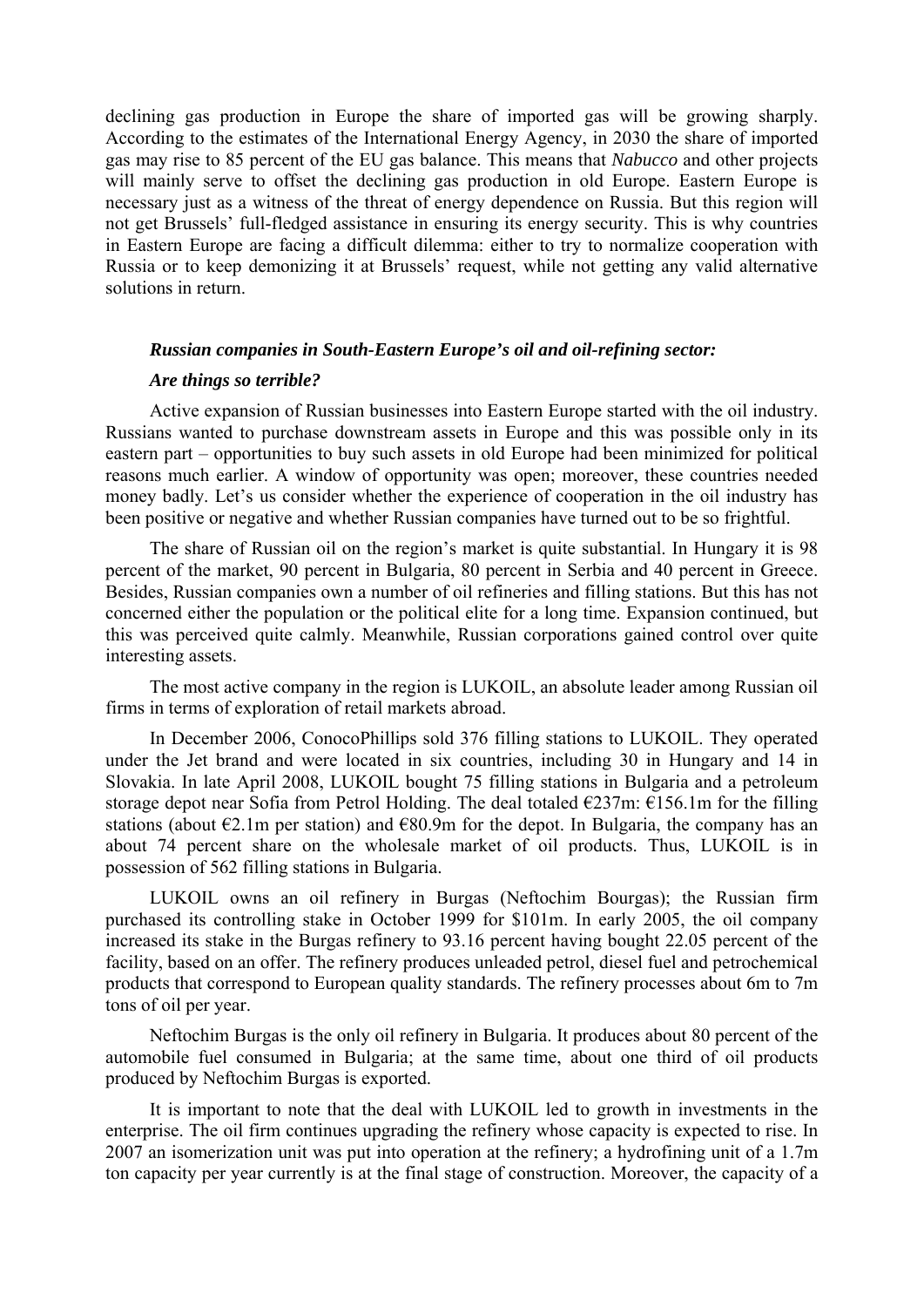catalytic cracker is being expanded to 2m tons per year. In 2011 the Burgas refinery will be able to process 10m tons, compared to the current 8.8m tons per year.

LUKOIL's share on the Romanian market is approximately 22 percent. The Russian oil company owns a chain of over 300 filling stations in this country as well as the Petrotel-LUKOIL refinery in Ploiesti with a 2.4m tons of oil capacity per year. The Russian owner has ensured investments in the enterprise. In 2007, a turbo-generator with a 25megawatt capacity was launched at the refinery; as a result, the combined capacity of the facility's heat station reached 61megawatts. The first stage of the heat station's renovation has been completed. On the whole, a renovation project envisages the construction of a boiler unit with a 245megawatt heat capacity in the second quarter of 2009 that will use oil coke as fuel.

In Montenegro's capital Podgorica, LUKOIL bought six filling stations belonging to Roksped Petrol that had actively cooperated with LUKOIL's Serbian subsidiary LUKOIL Beopetrol since 2005. The Russian oil firm paid  $\epsilon$ 26.5m for the purchase, which was  $\epsilon$ 4.5m per filling station. According to European standards, this was a high price because in Europe a filling station costs about  $\epsilon$ 1m to  $\epsilon$ 2m on average.

In Croatia, LUKOIL purchased EUROPA-MIL, nine filling stations in Zagreb and Split and five plots of land for the construction of filling stations. The average daily volume of sales at a EUROPA-MIL filling station was 11m tons of oil products, compared to 7.9m tons at a LUKOIL station on average in 2007.

In addition to filling stations, EUROPA-MIL owns an oil product railway terminal with an 8,000 cubic meter storage capacity, located near the town of Vukovar on the Danube River. (In November 2006 the company began construction of a small bio fuel producing plant with a 35,000 ton design capacity on the basis of this terminal). As a result, LUKOIL has an opportunity to sell oil products practically all over the country.

Initially the Vukovar terminal had no river transfer reloading license. To have this permit was the condition LUKOIL had put forward to EUROPA-MIL owners before the purchase. Thus, the Russian firm may use river tankers and deliver oil products along the Danube. LUKOIL owns 180 filling stations in Serbia and six in Macedonia.

It is worth mentioning that there was no serious scandal related to LUKOIL's activities. The company was not perceived as the Kremlin's instrument of influence. Although LUKOIL launched its strategy of domination on the market in 1998, few observers considered the Russian oil firm's policy to be a threat. This was probably because LUKOIL is a private company. Besides, the American concern ConocoPhilips has a 20 percent stake in it.

Meanwhile, the attitude towards companies directly controlled by the Russian government has turned out to be completely different. However, they also started actively operating in Serbia and Bosnia and Herzegovina. This concerns Zarubezhneft as well as Gazprom's subsidiary Gazprom Neft.

Zarubezhneft has marketing assets in the Republic of Srpska (part of Bosnia and Herzegovina). It owns the Bosanski Brod oil refinery with a yearly 4.2m ton capacity, the Modrica engine oil producing plant, a yearly capacity of up to 70,000 tons of engine oil, and 78 filling stations. In 2009, the Russian firm is planning to increase the number of its filling stations in the Balkans to about 150. In the future, according to the Zarubezhneft executive, Nikolay Brunich, the company will raise the number of its filling stations in the Balkans to 300 after the second phase of the Bosanski Brod oil refinery has been put into operation, it will enable the refinery to boost its refining volume from 1.2m to 4.2m tons of oil per year in 2010 / 2011.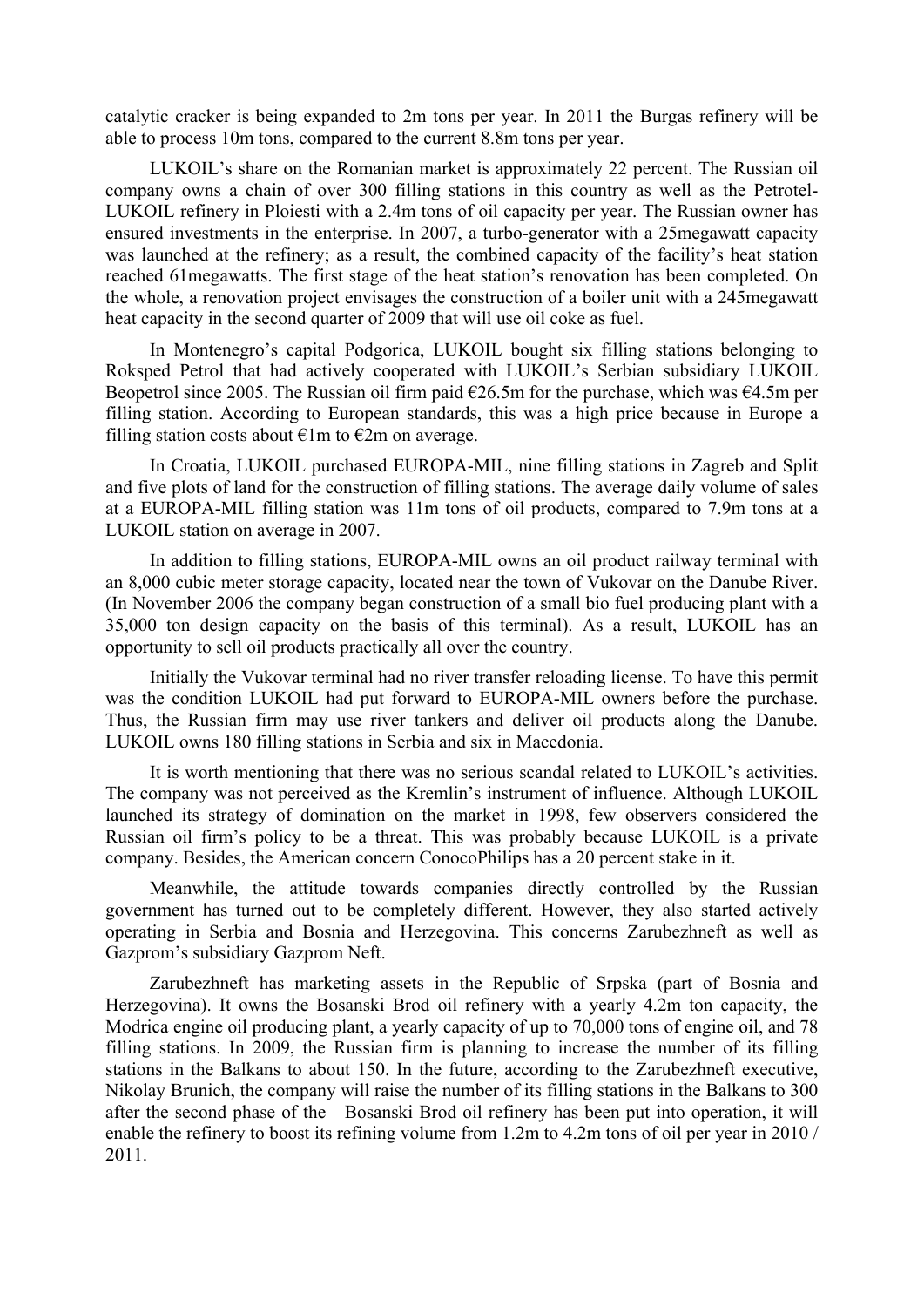In February 2009, Gazprom Neft finally completed the purchase of a 51 percent stake in Serbia's NIS, while in turn, Gazprom promised to lay a branch pipeline from the *South Stream* main gas pipeline through this country and to build an underground gas storage facility near Novi Sad. NIS - TNG – a division for LNG production of Naftna Industrija Srbije, an oil company engaged in oil refining and the sales of oil products as well as the production of hydrocarbon resources in Serbia and Angola. The production volume of NIS is about 1m tons of oil per year.

The company owns oil refineries in the towns of Pancevo and Novi Sad with a combined capacity of 7.3m tons per year. NIS has its own marketing network (about 500 filling stations) and it is a leading supplier of oil products on the Serbian market, producing about 85 percent of oil products consumed in the country.

The negotiations started at the end of 2007 and continued for over a year. Russia paid  $€400m$  and agreed to invest another  $€550m$  by 2012.

These deals were carried out in a much more dramatic way than LUKOIL's acquisitions. There were accusations of attempts to create a zone of Russian interests and "Moscow's energy grip" was suspected to be behind them. But there are three points that should be underlined.

The first is that such accusations provide an opportunity to bargain for more benefits from Russian companies by introducing fiscal measures. Thus, Eastern European countries start charging more from Russian firms. These countries use the 'Russian threat idea' for commercial purposes, rather than being afraid of it. For example, Gazprom Neft paid quite a high price for Serbian assets, following political bargaining.

The second point is that local companies have to compete against Russian firms entering the market and are not always able to survive. In this case they resort to political accusations. In particular, the purchase of Bosanski Brod by Zarubezhneft seriously shook the position of Croatia's INA oil firm. INA supplied most of its products to this market, but following the deal the Russian company could sell fuel at a much lower price than the Croatian firm did. As a result, INA even had to transport its fuel to Italy to destroy it at special facilities, which resulted in substantial financial losses.

The third point is the rather difficult adaptation of Russian companies to new assets; however, this is not because of political disagreements. Let's us consider the situation around Gazprom Neft and its Serbian asset.

In this case there is a collision of two management systems, which is far from politics. Frankly speaking, in the south of Europe there are quite specific labor ethics – people are used to working less intensely, while receiving quite good remuneration. Any attempt to make them work harder and more efficiently causes indignation. On the other hand, Russian top managers are used to big salaries and bonuses and, if they need to cut expenses of their enterprise, they won't do that at their own expense. It is clear that the arrival of new young managers from Gazprom Neft to Naftna Industrija Srbije, who have established quite favorable financial conditions for their work and in every possible way, demonstrate that they are the elite, consciously keeping Serbian workers at arm's length, often causes understandable indignation among the enterprise's workers. However, this conflict is not related to the use of the notorious energy weapon against Serbia.

Thus, there are often economic interests behind political explanations. Nevertheless, a negative background has already been created. As a result, any Russian acquisition causes a sharply negative reaction in the region, even if the buyer is a private company. Any deal is viewed as growth in Russia's political influence. A clear example is a purchase of a stake in Hungary's MOL by Surgutneftegas. Hungary's reaction to the deal vividly shows how our relations with South-Eastern Europe have deteriorated.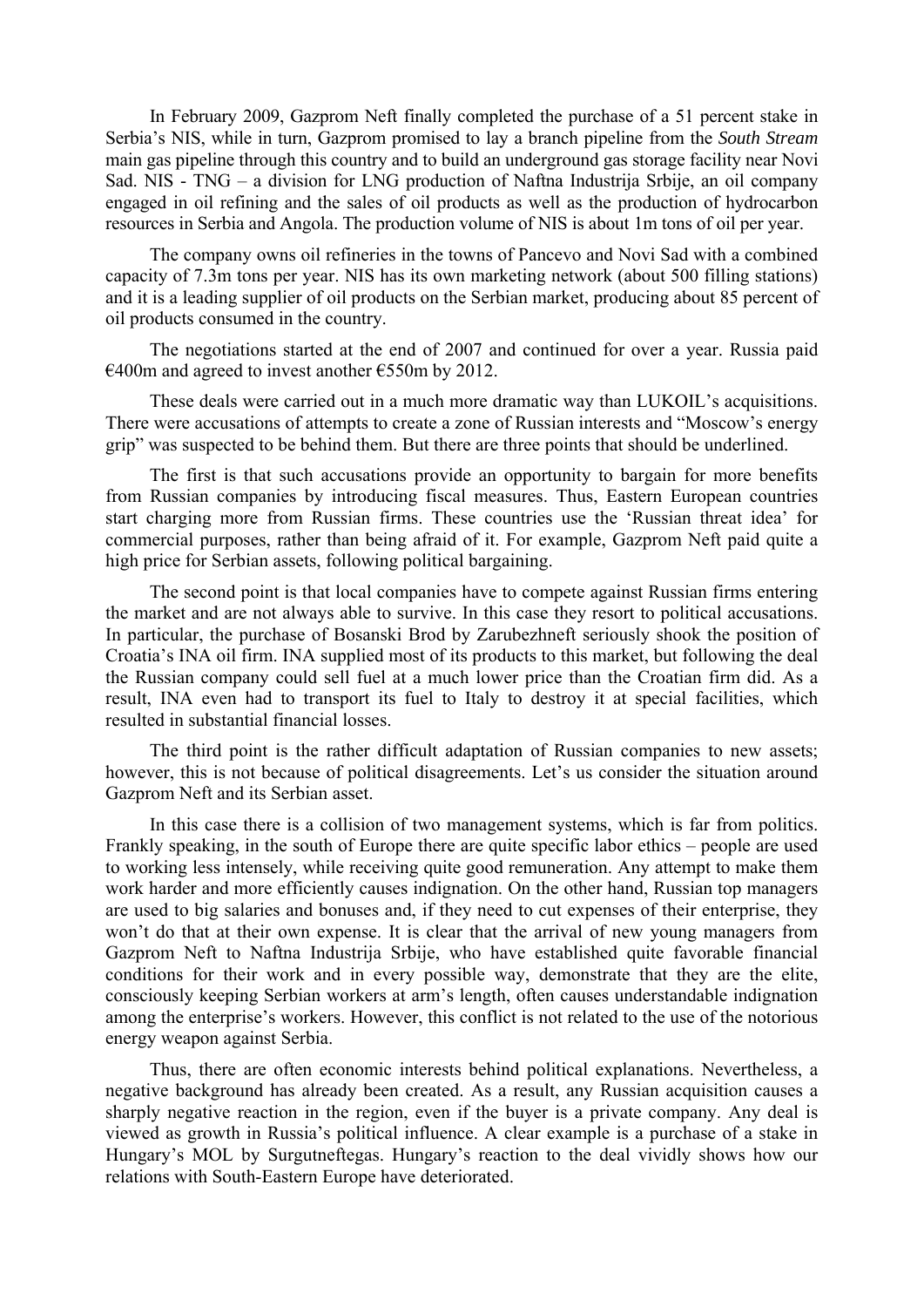At the end of March 2009, Surgutneftegas, Russia's fourth largest oil and gas producer, signed a contract buying a 21.2 percent block of shares in Hungary's Magyar Olaj-es Gazipari Nyilvanosan Mukodo Reszvenytarsasag (MOL) from Austria's OMV Group. The deal totaled  $E1.4$ bn. Surgutneftegas is a private company, although it has a rather non-transparent shareholder structure that is much rumored about. At the same time, the company and its head Vladimir Bogdanov enjoys a certain authority in the Russian oil industry.

The contract was drown up on March 29 and 30, 2009 at the height of a political crisis that resulted in the resignation of Hungarian PM Ferenc Gyurcsany. Gordon Bajnai, who replaced Gyurcsany, condemned this deal later. The statement Hungarian foreign minister Peter Balazs made in an interview with EurActiv Hungary is quite demonstrative in this regard: "The problem in the MOL case is that we do not know who is behind it. The Russian methods are based on Byzantine tradition, not on Protestant ethics. It is hard to negotiate with representatives of this culture".

The European parliamentarian representing Hungary, Andras Gyurk, in a written form, inquired of the European Commission whether it considered the sale of the MOL shares to Surgutneftegas to be in line with European principles of transparency.

The following commentary by an undisclosed Croatian expert was published in the Javno newspaper: "The accession of Russia's Surgutneftegas to the ownership structure of the Hungarian oil company MOL is the culmination of a decade-long attempt by Russian companies to conquer the markets of South-Eastern Europe. They already play a dominant role in many markets, but they failed to do so in Hungary and Croatia. Now having acquired a stake in MOL and thus entering the ownership structure of Croatia's INA, the Russian firm is preparing the ground to gain control over the energy markets of South-Eastern Europe, from Slovenia to Bulgaria. The domination on these markets is one of Russia's long-term strategic goals; so, growth in political pressure by Moscow on the Hungarian and Croatian governments can be expected in the near future".

As a result, Surgutneftegas became a major shareholder in MOL, but it has not managed the company yet. Surgutneftegas was even accused of insidious plans to spoil the construction of *Nabucco*, which is a rather disputable statement – MOL assets are not enough to ruin this project. Surgutneftegas was refused registration in the shareholder register; as a result, the company was not allowed to participate in the shareholders' meeting on April 23.

# *Gas projects: diversification of supplies won't settle all energy problems in the region*

The gas topic is even more politicized, and following the January gas war between Russia and Ukraine that mostly hit countries in the southeast of Europe, it is rather dramatic and is actively discussed. Many politicians in the region rushed to draw a conclusion: it is necessary to decrease dependence on Russia at all costs. Meanwhile, it will be rather difficult to do this. It is enough to study the following statistics:

|           | 2007                           | 2008    |                           | 2007        | 2008 |
|-----------|--------------------------------|---------|---------------------------|-------------|------|
| Hungary   | 7.5 (share is $70\%$ )         | 8.9     | Serbia                    | 2.1         | 2.2  |
| Romania   | 4.5 (share is $20-$<br>$25\%)$ | 4.2     | Croatia                   | 1.1         | 1.2  |
| Bulgaria  | $2.8(94\%)$                    | 2.9     | Slovenia                  | $0.6(50\%)$ | 0.6  |
| Greece    | 3.1 $(80\%)$                   | 2.8     | Bosnia and<br>Herzegovina | 0.3         | 0.3  |
| Macedonia | $\rm 0.1$                      | $0.1\,$ |                           |             |      |

|  | Gas supplies from Russia (bn cu m): |  |  |  |  |
|--|-------------------------------------|--|--|--|--|
|--|-------------------------------------|--|--|--|--|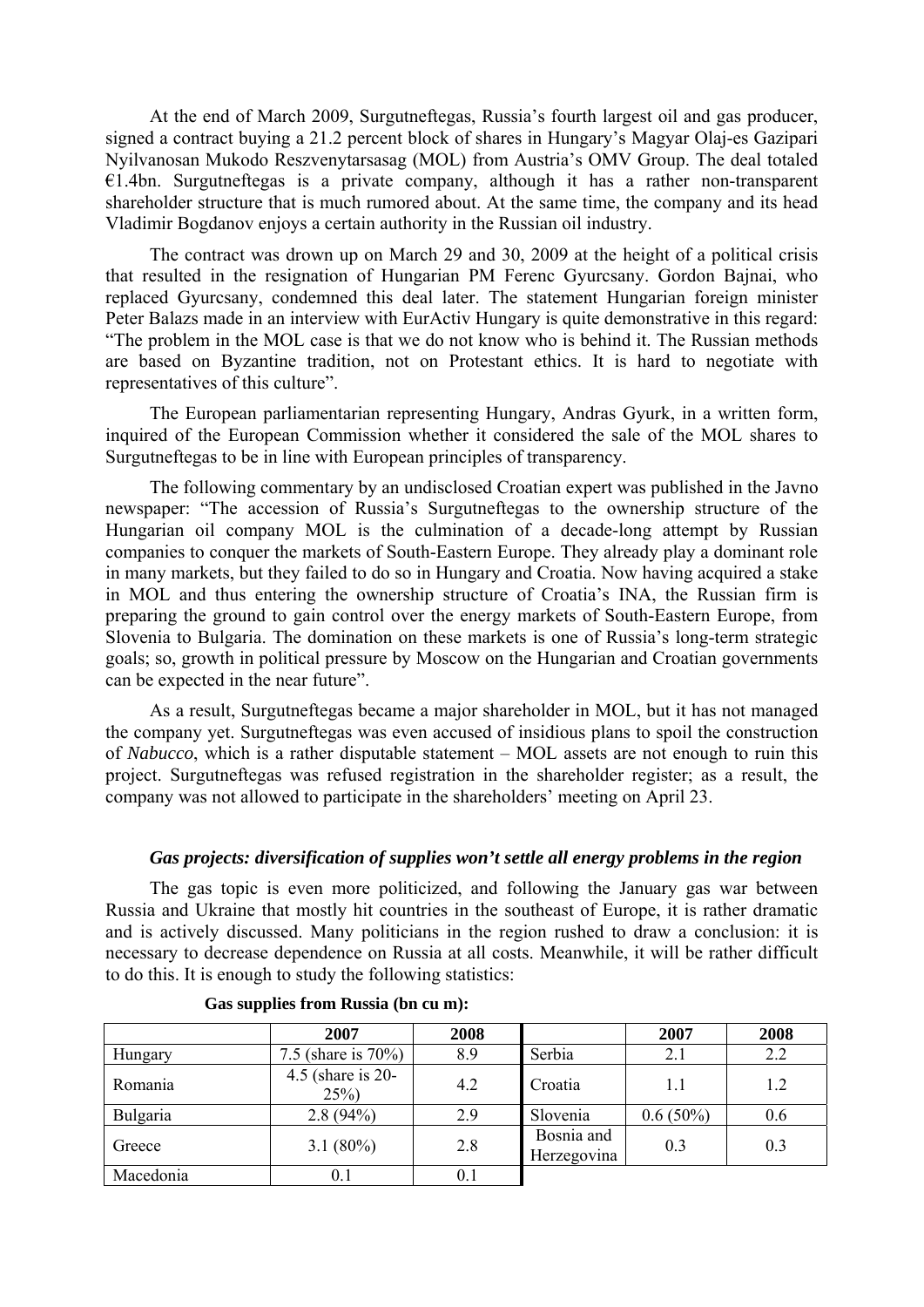The volume is not so large, compared to Western Europe. But the dependence on Russia is quite substantial. This is why countries in this region eagerly support calls for diversification of supplies, counting especially on the *Nabucco* project. But the countries of South-Eastern Europe often forget that they are mostly part of Europe and this is why the problem of the gas balance should be applied to whole of Europe, not separately to its southern, eastern, northern or western parts, and this is the main problem: First and foremost, the declining gas production in Europe.

This means *Nabucco* will neither save Europe from Russian gas nor will it cover the reduction in the EU's own gas output. So far, the EU gas balance is not in danger. The share of imported gas in the forthcoming 20 years in the EU has already been mentioned above. This means the task has not been correctly defined. Europe urgently needs to seek additional, but not alternative sources of supply. The objective should be new gas, not diversification. Whereas these seem to be one and the same thing, in reality, from a political point of view, these are absolutely different approaches. The first approach means that Europe's main task is to get rid of dependence on Russia. The second approach means that the enemy is not Russia, but a growing deficit of gas. This is why the task is not to reduce consumption of Russian gas, but to find opportunities to get gas from other countries, since Russian gas alone will not satisfy the EU demand for this fuel. Besides, dependence on Russian gas is highly exaggerated: Russia's share of the European gas market has rarely exceeded 25 percent; in the first quarter of 2009, Russia was even outpaced by Norway. However, nobody in the EU has complained about the Norwegian threat.

Energy efficiency and the development of renewable sources of energy have been especially popular ideas in Europe over the past year; these ideas are reflected in the 20-20-20 concept. On the whole, the direction is correct. However, these grandiose prospects of new kinds of energy strongly resemble plans for building communism in the USSR by a particular year. The 20-20-20 strategy is unrealistic, given the envisaged period. This implies that the demand for gas will be quite high in Europe.

Indeed, this is the main problem in *Nabucco*. Even if this gas pipeline is built, it will not solve the problems of providing Europe with gas. Its capacity is too small – just 31bn cubic meters. All the other issues the Russian side highlights are, in fact, secondary, though they are sound. These are issues related to a resource base, security of transit and the inevitably growing role of Turkey, which is unlikely to satisfy all countries in the south of Europe.

According to plan, the first line of *Nabucco* will deliver gas from Azerbaijan (about 7bn to 8bn cu m per year), Iraq (7bn to 8bn) and Egypt (about 1bn to 2bn). However, even if the second phase of the Shakh Deniz deposit in Azerbaijan is launched at its full capacity and Baku finally refuses to sell large amounts of gas to Gazprom, Azerbaijan is unlikely to fill *Nabucco*'s first line independently. Therefore, *Nabucco* shareholders will depend too much on Iraq, and this is too risky because, as nobody has a long-term understanding of developments in Iraq and whether the level of political stability in this country will be sufficient to secure the gas pipeline's operation. In the long-term perspective it will be necessary to negotiate with Iran, but it is hard to foresee developments in this state.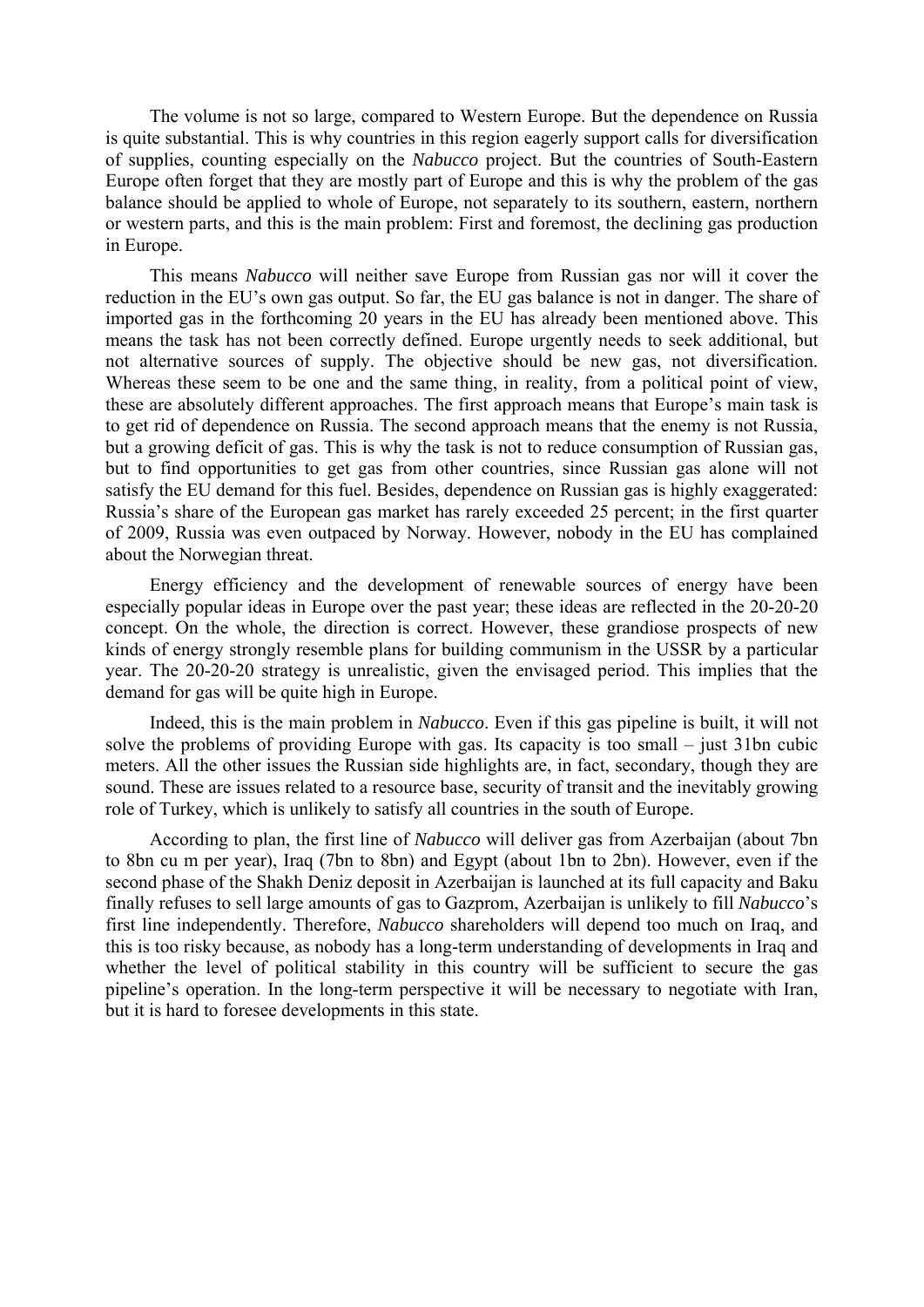**Nabucco and Southern Corridor**



Russia suggests another project – *South Stream -* viewed as *Nabucco*'s competitor given the EU's position in this regard. This situation is most dangerous: Europe is at the verge of gas deficit and in such a situation any gas pipeline would be useful. Instead, however, *South Stream* and *Nabucco* are opposed to each other, yet competition between them can hardly be called sound. As a result, each project is aimed against a competitor, rather than promoting its own advantages. Unfortunately, this concerns Russia's policy too; however, such developments only increase the energy risks for Europe.

Moreover, in Eastern Europe there is a paradoxical situation. *South Stream* and *Nabucco* have been competing for transit routes; and some countries have realized that they have a good opportunity to obtain concessions from both projects. As a result, the interests of separate countries are prevailing over common European interests.

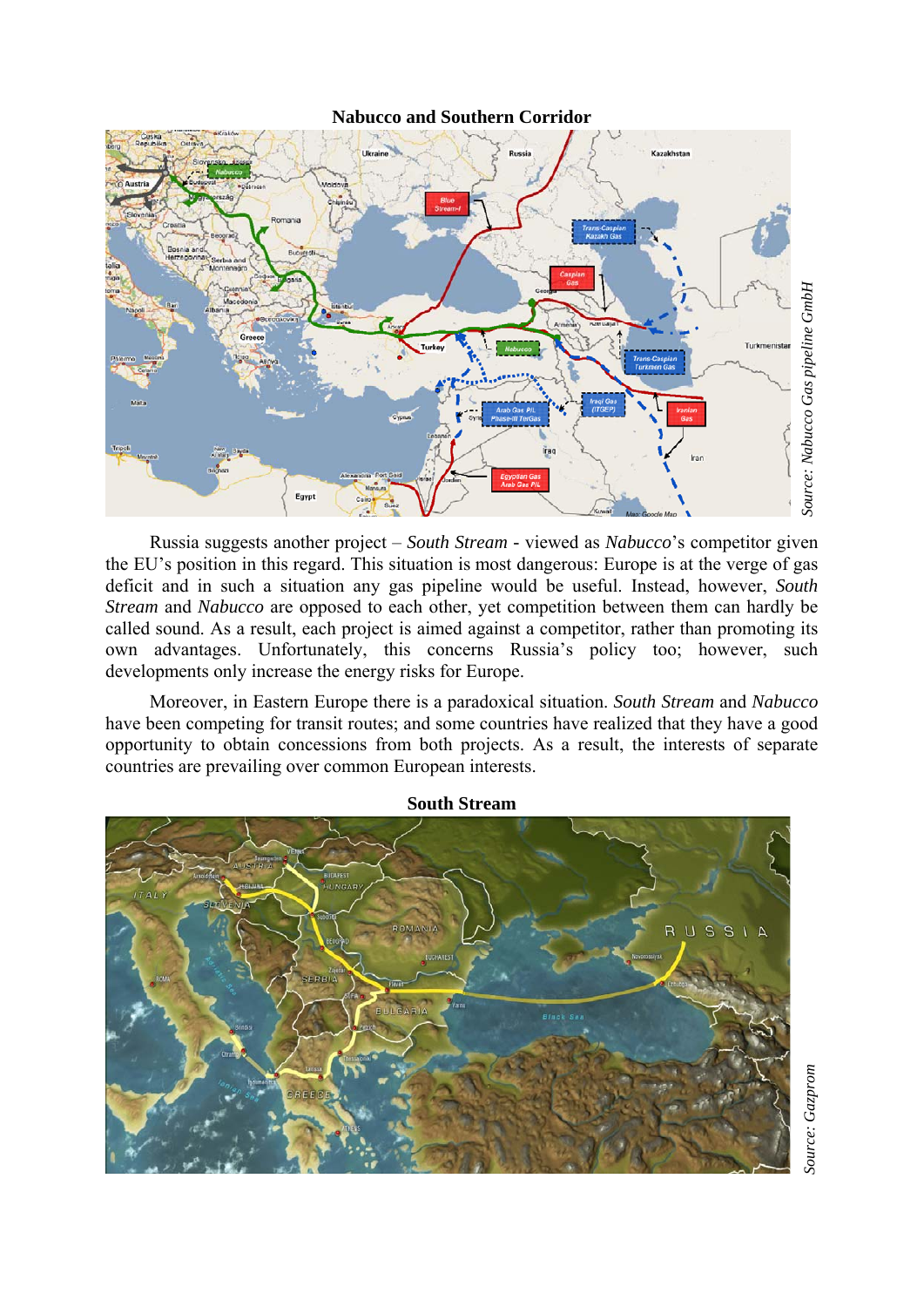To date, Eastern European nations have been trying to put pressure on Russia through *Nabucco*. However, this situation may be reversed later. In particular, Bulgaria's new PM Boiko Borisov, leader of the GERB party that won the latest elections, spoke about a need to suspend negotiations with Russia on the *South Stream* project. He made the statement, despite the fact that the Bulgarian president Georgi Purvanov had signed an agreement on participation in *South Stream* in June 2007, which was ratified by the parliament in July 2008. Moreover, Russia has opted for the Bulgarian option, over Turkey and Romania, which would provide Bulgaria with the possibility of earning over  $\epsilon$ 300m on transit fees annually.

It is quite possible that this is merely 'blackmail', which will, however, require additional efforts on the Russian side to ensure the loyalty of Bulgaria's new leadership. The situation with Serbia is similar. Srbijagas' general director, Dušan Bajatović, declared his country would participate in *Nabucco* if a corresponding proposal is forthcoming, despite the fact that Belgrade is still perceived in Moscow as Russia's ally in the Balkans and Serbia is expected to be the major beneficiary (proportionally to its size and population) from the implementation of the *South Stream* project.

The logic of Bulgaria and Serbia is quite simple – they realize that Russian premier Vladimir Putin is already involved in the south European gas pipelines straggle and wants to win at any cost. Under such conditions, a transit country can really gain funds or benefits by bargaining with the Russian PM. However, for Russia and Gazprom, the policy of fulfilling the task at any cost may turn out to be dangerously expensive. What is very important for Putin is to show he has achieved the goal and has done things his way. This situation is fraught with mistakes, and Europe, for the same reasons, will loose, not benefit. Considering the predicted gas shortage it is important to implement the maximum number of realistic projects. Moreover, laying a pipeline is a long and expensive procedure.

Besides, Putin could respond to blackmail by changing the route of *South Stream*. On August 6, Putin signed a protocol on cooperation in the gas sector with Turkey, according to which Turkey allows Russia to conduct surveying within the framework of the *South Stream* project in its territorial waters. This could imply that in the future Russia may return to the idea of *Blue Stream-2*. *South Stream,* in fact, replaced *Blue Stream-2* some time ago and now the opposite may happen. However, this is unlikely to be beneficial for either Russia or the countries in South-Eastern Europe.

#### *Main conclusions*

Russia is interested in strengthening its presence in the energy sector of South-Eastern Europe. However, this should not be considered as a threat to Europe or a politically motivated step. The largest supplier and the largest consumer should drop mutual political accusations and start more active economic cooperation as soon as possible. Russia and the countries in South-Eastern Europe have positive experience of direct investments in oil refining projects, but over the past few months any move, even by private Russian companies, is given a political interpretation. Such an approach could block growth in capital investments in the region's energy sector, which will badly affect countries in the southeast of Europe.

In turn Russia should focus on improving the transparency of its business. This mainly concerns the gas industry and there have been several scandals in the region related to the system of gas sales. In particular, in late October 2008, the issue was raised about the operations of an intermediary in gas deals between Russia and Yugoslavia. Yugorosgaz, controlled by Gazprom, received an annual fee totaling €35m (a 5 percent of the total volume of supplies) and resulted in resignation of Srbijagas head Sasha Ilic.